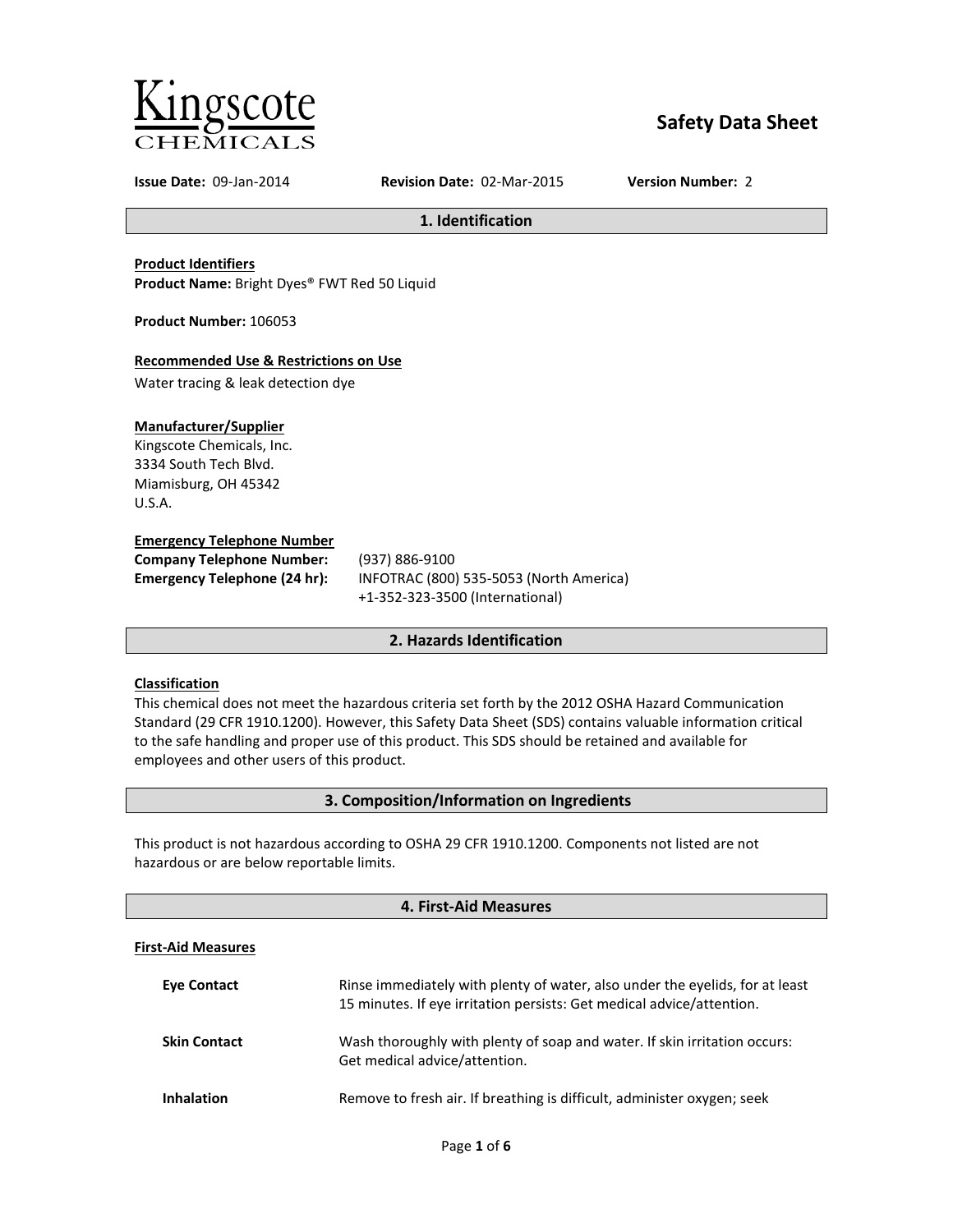medical attention immediately.

**Ingestion Rinse mouth. DO NOT induce vomiting. Drink plenty of water. Never give** anything by mouth to an unconscious person. Get medical attention if large quantities were ingested or if nausea occurs.

#### **Most Important Symptoms and Effects**

**Symptoms** Will cause staining of the skin on contact. May cause eye irritation. Inhalation of dust may cause respiratory irritation. Ingestion may cause urine to be a red color until the dye has been washed through the system.

## **Indication of Any Immediate Medical Attention and Special Treatment Needed**

**Notes to Physician** Treat symptomatically.

#### **5. Fire-Fighting Measures**

#### **Suitable Extinguishing Media**

Water spray (fog). Carbon dioxide (CO2). Dry chemical.

#### **Unsuitable Extinguishing Media**

Not determined

#### **Specific Hazards Arising from the Chemical**

Product is not flammable. Burning/combustion may produce oxides of carbon and nitrogen (NOx).

# **Protective Equipment and Precautions for Firefighters**

Wear self-contained breathing apparatus pressure-demand, MSHA/NIOSH (approved or equivalent) and full protective gear.

## **6. Accidental Release Measures**

# **Personal Precautions, Protective Equipment and Emergency Procedures**

| <b>Personal Precautions</b>      | Use personal protective equipment as recommended in Section 8.                                                    |
|----------------------------------|-------------------------------------------------------------------------------------------------------------------|
| <b>Environmental Precautions</b> | Prevent from entering into soil, ditches, sewers, waterways and/or<br>groundwater. See Section 12 and Section 13. |

#### **Methods and Material for Containment and Cleaning Up**

| <b>Methods for Containment</b> | Prevent further leakage or spillage if safe to do so.                                 |
|--------------------------------|---------------------------------------------------------------------------------------|
| <b>Methods for Cleaning Up</b> | Sweep up and collect into suitable containers for disposal. Flush area<br>with water. |

#### **7. Handling and Storage**

## **Precautions for Safe Handling**

| <b>Advice on Safe Handling</b> | Handle in accordance with good industrial hygiene and safety practices. |  |  |  |
|--------------------------------|-------------------------------------------------------------------------|--|--|--|
|                                | Use personal protection recommended in Section 8. Avoid contact with    |  |  |  |
|                                | skin, eyes, or clothing. Avoid breathing dusts. Contaminated clothing   |  |  |  |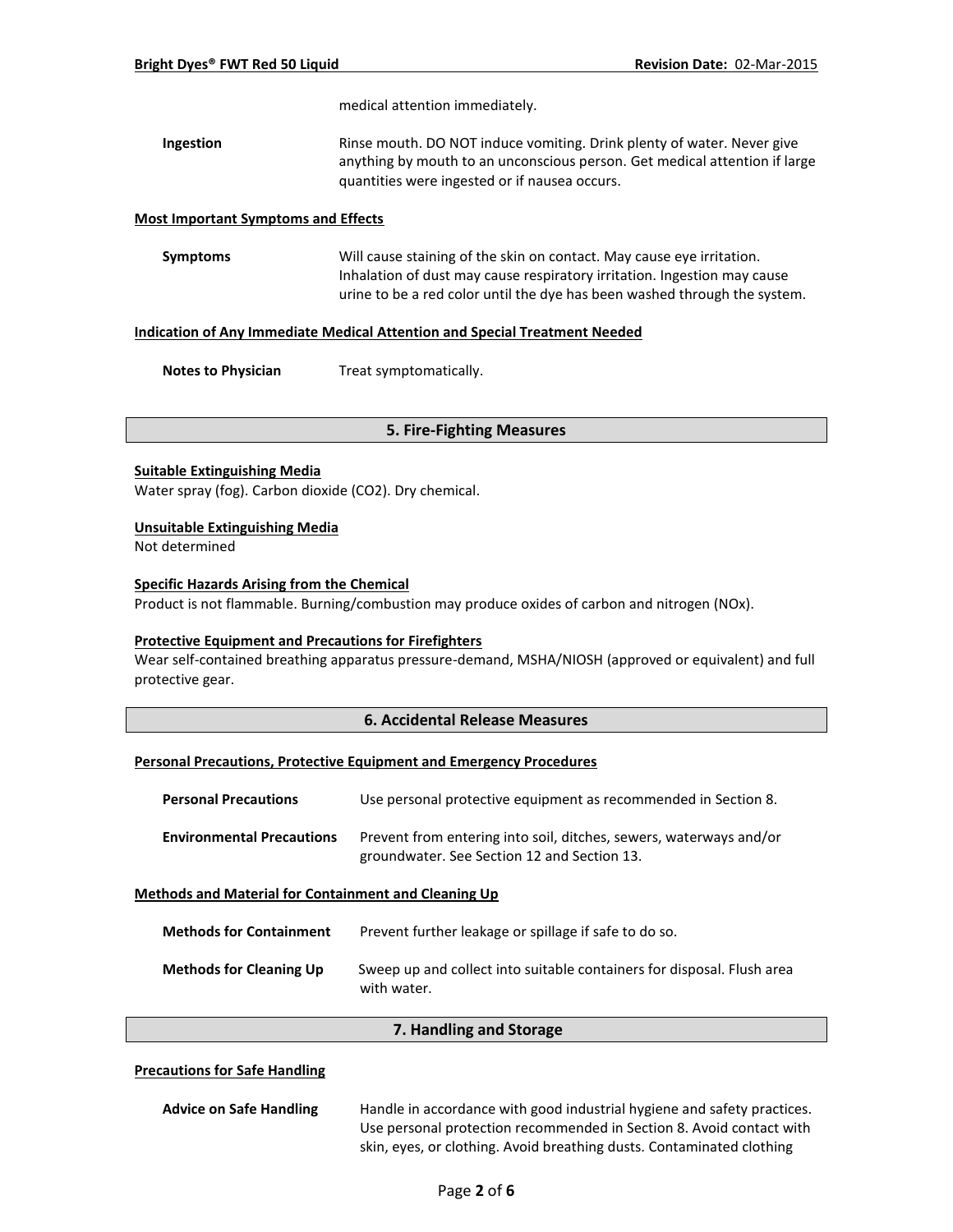| 8. Exposure Controls / Personal Protection                                                                     |                                                                                                           |  |  |
|----------------------------------------------------------------------------------------------------------------|-----------------------------------------------------------------------------------------------------------|--|--|
| <b>Incompatible Materials</b>                                                                                  | No materials to be especially mentioned                                                                   |  |  |
| <b>Storage Conditions</b>                                                                                      | Keep container tightly closed and store in a cool, dry, and well-<br>ventilated area. Keep from freezing. |  |  |
| should not be allowed out of the workplace.<br><b>Conditions for Safe Storage, Including Incompatibilities</b> |                                                                                                           |  |  |

## **Exposure Guidelines**

This product, as supplied, does not contain any hazardous materials with occupational exposure limits established by the region specific regulatory bodies.

## **Engineering Controls**

Ensure adequate ventilation, especially in confined areas. Eyewash stations. Showers.

## **Individual Protection Measures, Such as Personal Protective Equipment:**

| <b>Eve/Face Protection</b>        | Goggles.                                                                |
|-----------------------------------|-------------------------------------------------------------------------|
| <b>Skin &amp; Body Protection</b> | Rubber gloves. Suitable protective clothing.                            |
| <b>Respiratory Protection</b>     | No protection is ordinarily required under normal conditions of use.    |
| <b>Hygiene Measures</b>           | Handle in accordance with good industrial hygiene and safety practices. |

## **9. Physical and Chemical Properties**

## **Information on Basic Physical and Chemical Properties**

| information on basic Physical and Chemical Properties |                             |                       |                |
|-------------------------------------------------------|-----------------------------|-----------------------|----------------|
| <b>Physical State</b>                                 | Liquid                      | Odor                  | Mild           |
| Appearance                                            | Dark red liquid             | <b>Odor Threshold</b> | Not determined |
| Color                                                 | Dark red                    |                       |                |
|                                                       |                             |                       |                |
| <b>Property</b>                                       | <b>Values</b>               |                       |                |
| рH                                                    | $8.6 - 8.8$                 |                       |                |
| <b>Melting/Freezing Point</b>                         | $^{\sim}$ 32°F              |                       |                |
| <b>Boiling Point/Range</b>                            | $^{\circ}$ 212 $^{\circ}$ F |                       |                |
| <b>Flash Point</b>                                    | Not applicable              |                       |                |
| <b>Evaporation Rate</b>                               | Not applicable              |                       |                |
| Flammability (solid, gas)                             | Liquid $-$ not applicable   |                       |                |
| <b>Upper Flammability Limits</b>                      | Not applicable              |                       |                |
| <b>Lower Flammability Limits</b>                      | Not applicable              |                       |                |
| <b>Vapor Pressure</b>                                 | Not applicable              |                       |                |
| <b>Vapor Density</b>                                  | Not applicable              |                       |                |
| <b>Relative Density</b>                               | Not applicable              |                       |                |
| <b>Specific Gravity</b>                               | 1.03                        |                       |                |
| <b>Solubility</b>                                     | Highly soluble in water     |                       |                |
| <b>Partition Coefficient</b>                          | Not determined              |                       |                |
| <b>Auto-ignition Temperature</b>                      | Not determined              |                       |                |
| <b>Decomposition Temperature</b>                      | Not determined              |                       |                |
| <b>Viscosity</b>                                      | Not determined              |                       |                |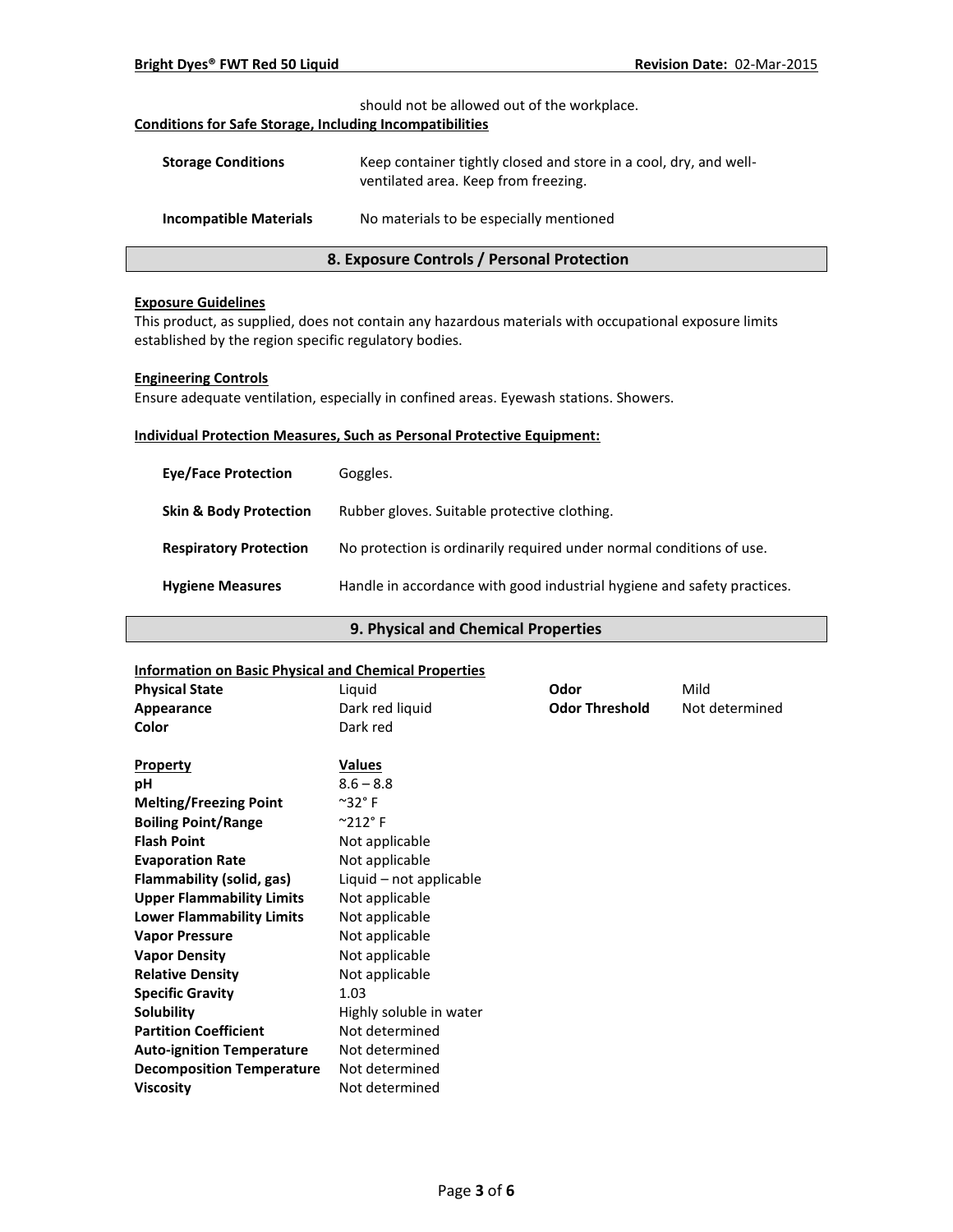# **10. Stability and Reactivity**

## **Reactivity**

Not reactive under normal conditions.

## **Chemical Stability**

Stable under recommended storage conditions.

# **Possibility of Hazardous Reactions**

None under normal processing.

## **Conditions to Avoid**

Keep separated from incompatible substances. Keep out of reach of children.

## **Incompatible Materials**

No materials to be especially mentioned

# **Hazardous Decomposition Products**

Oxides of carbon and nitrogen (NOx).

## **11: Toxicological Information**

## **Information on Likely Routes of Exposure**

| <b>Inhalation</b>   | Avoid breathing vapors or mists.     |  |
|---------------------|--------------------------------------|--|
| Ingestion           | Do not ingest.                       |  |
| <b>Skin Contact</b> | May cause an allergic skin reaction. |  |
| <b>Eye Contact</b>  | Avoid contact with eyes.             |  |

**Delayed, Immediate, and Chronic Effects from Short- and Long-Term Exposure** May cause an allergic skin reaction.

## **Numerical Measures of Toxicity**

Not determined

## **Symptoms Associated with Exposure**

See Section 4 of this SDS for symptoms.

#### **Carcinogenicity**

| <b>NTP</b>  | None |
|-------------|------|
| <b>IARC</b> | None |
| <b>OSHA</b> | None |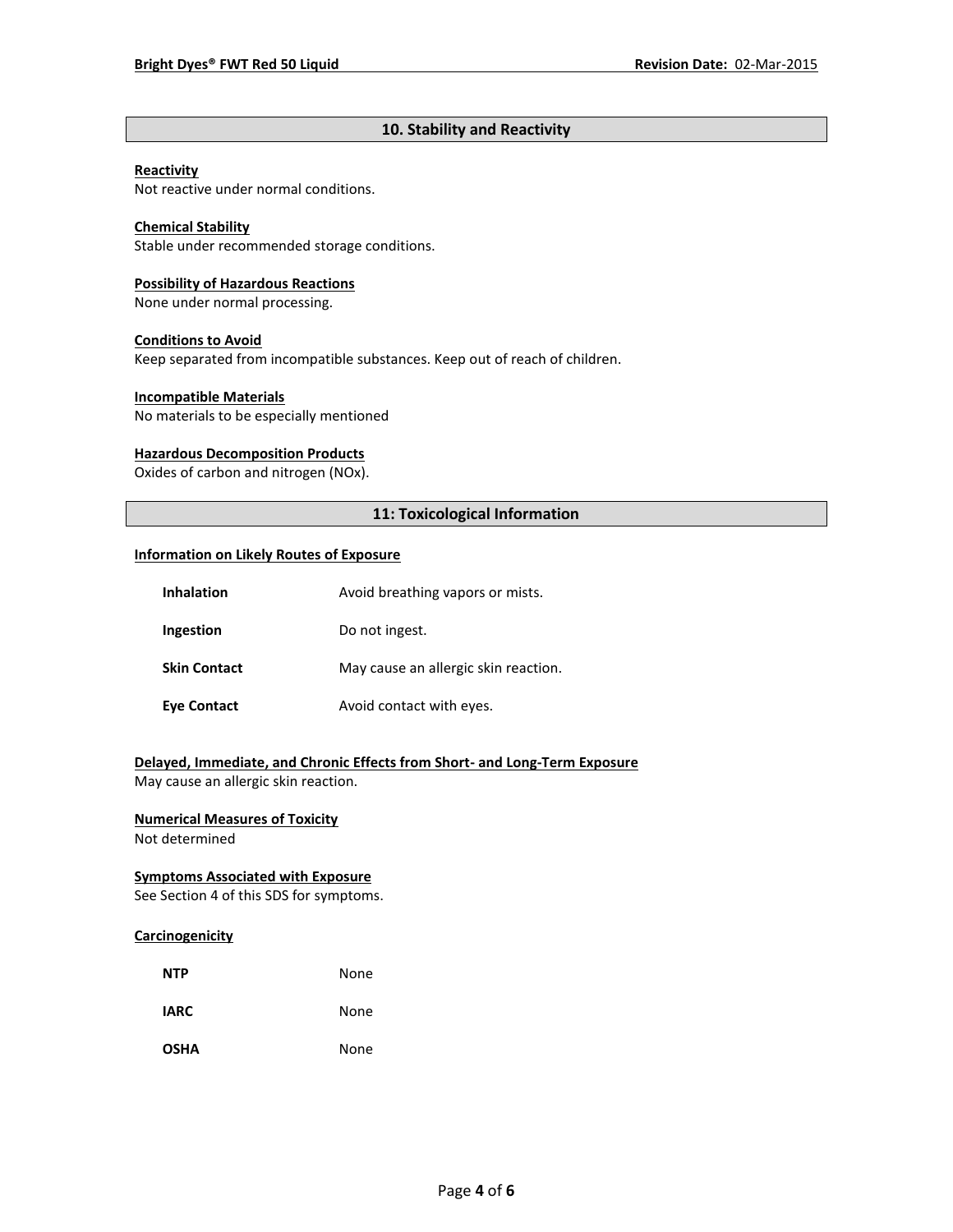#### **12. Ecological Information**

#### **Ecotoxicity**

This product is not classified as environmentally hazardous. However, this does not exclude the possibility that large or frequent spills can have a harmful or damaging effect on the environment.

#### **Component Information**

Not available

# **Persistence/Degradability**

Not determined

#### **Bioaccumulation**

Not determined

#### **Mobility**

Not determined

#### **Other Adverse Effects**

Not determined

## **13. Disposal Considerations**

#### **Waste Disposal Methods**

Dispose of in accordance with federal, state, and local regulations.

#### **Contaminated Packaging**

Do not re-use empty containers.Dispose of containers in accordance with federal, state, and local regulations.

## **14. Transport Information**

#### **Note**

See current shipping paper for most up-to-date shipping information, including exemptions and special circumstances.

| DOT         | Not regulated |
|-------------|---------------|
| IATA        | Not regulated |
| <b>OMDG</b> | Not regulated |

#### **15: Regulatory Information**

#### **International Inventories**

**TSCA** Listed

#### **U.S. Federal Regulations**

**CERCLA** This material, as supplied, does not contain any substances regulated as hazardous substances under the Comprehensive Environmental Response Compensation and Liability Act (CERCLA) (40 CFR 302) or the Superfund